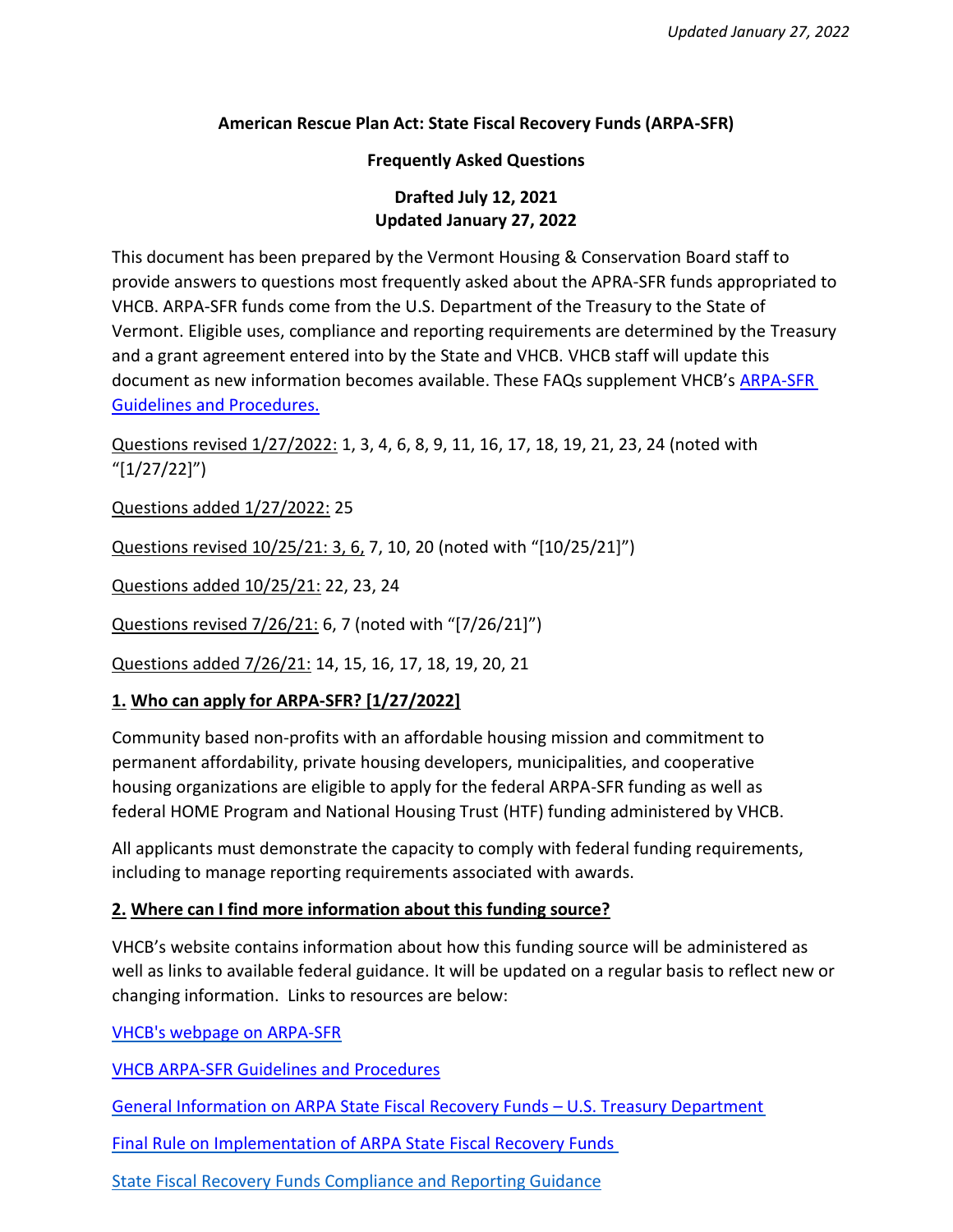### U.S. [Treasury ARPA-SFR](https://home.treasury.gov/system/files/136/SLFRPFAQ.pdf) FAQs

### **3. What are the eligible uses? [1/27/2022]**

Treasury issued the Final Rule on January 15, 2022. Based on the Final Rule and terms of the grant agreement with the State of Vermont, VHCB has established the following eligible uses of ARPA-SFR effective February 1, 2022:

- Non-congregate emergency housing and transitional housing for individuals and families experiencing homelessness. The construction of congregate facilities is not eligible.
- Multi-family rental housing serving households at or below 80% of Area Median Income (AMI). At least 15% of the ARPA-funded units in each project must be dedicated to those experiencing homelessness. The intent of ARPA-SFR funding is to provide assistance to households and communities negatively impacted by COVID-19 public health emergency. The State of Vermont and VHCB have determined that households up to 80% AMI have been adversely impacted. Location in Qualified Census Tracts is no longer required.
- Permanent supportive housing to improve access to stable, affordable housing among individuals who are experiencing homelessness.
- Housing for individuals in recovery from substance use disorders.

VHCB continues to evaluate potential uses for these funds that may be allowed under future guidance. Applications for these uses cannot be considered until the VHCB Board formally updates its ARPA-SFR Guidelines and Procedures. For example, it is not yet clear the extent to which homeownership development is an eligible use of ARPA-SFR funds. VHCB is working with other housing funders and the Administration to make this determination and future updates to the ARPA-SFR Guidelines and Procedures will be made accordingly.

# **4. Do ARPA-SFR projects need to be located in a Qualified Census Tract? What is a Qualified Census Tract (QCT)? [1/27/2022]**

No, effective February 1, 2022 this requirement no longer applies to ARPA-SFR projects. A QCT is an area in which at least 50 percent of households have incomes below 60 percent of the Area Median Gross Income (AMGI) or which has a poverty rate of 25 percent or more. Please note that a QCT designation is different than the Difficult to Develop (DDA) designation. In order to determine whether your project is in a QCT, please check here:

### [https://www.huduser.gov/portal/sadda/sadda\\_qct.html](https://www.huduser.gov/portal/sadda/sadda_qct.html)

### **5. What are the short and long term compliance requirements for this funding source?**

All awards will be made subject to VHCB standard grant agreement conditions which describe compliance requirements. The conditions reflect compliance and reporting requirements set by the Department of the Treasury and the State of Vermont. Standard award conditions can be found here:

[https://vhcb.org/sites/default/files/programs/housing/ARPA-SFR/Housing-ARPA-SFR-Standard-](https://vhcb.org/sites/default/files/programs/housing/ARPA-SFR/Housing-ARPA-SFR-Standard-Conditions.pdf)[Conditions.pdf](https://vhcb.org/sites/default/files/programs/housing/ARPA-SFR/Housing-ARPA-SFR-Standard-Conditions.pdf)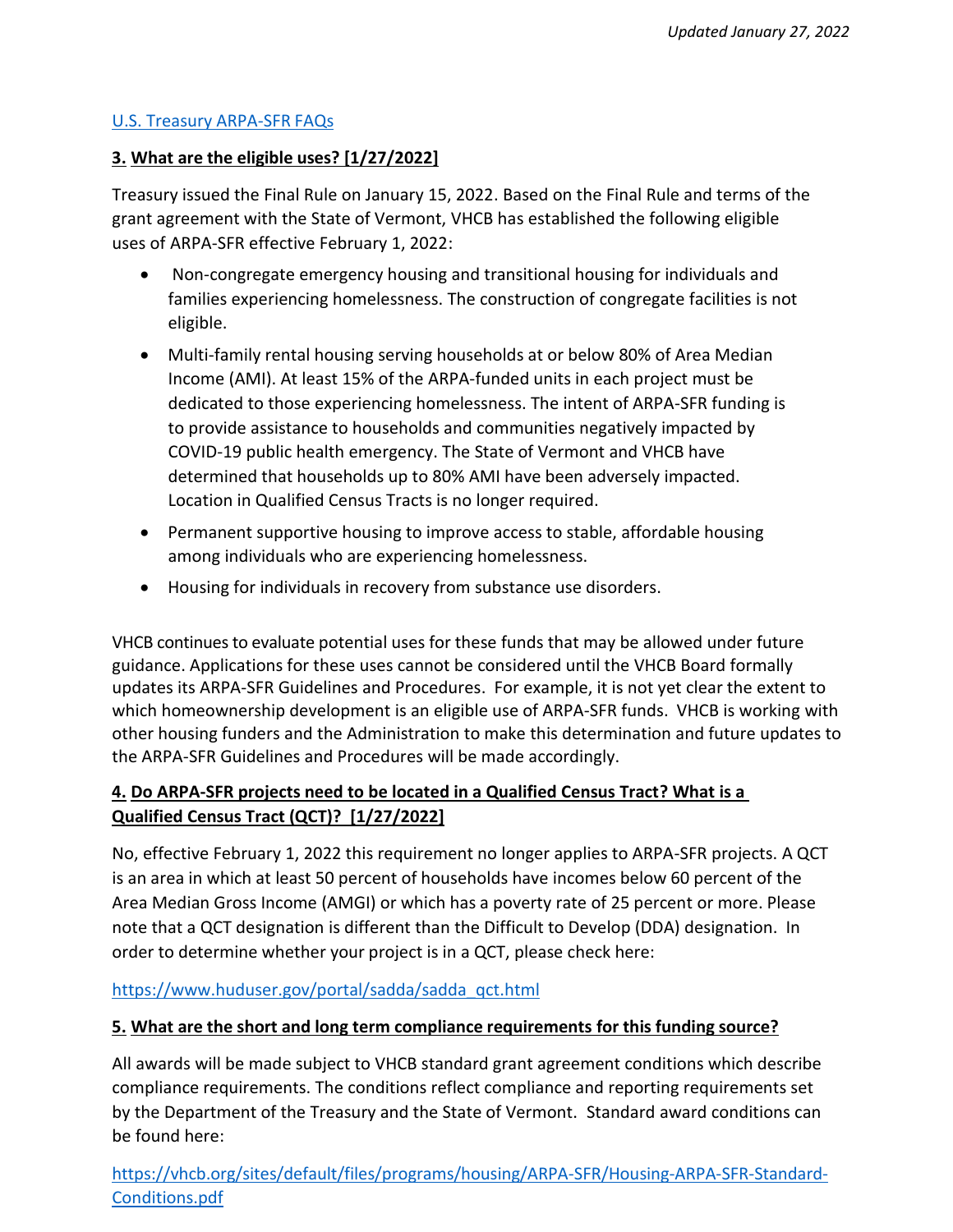## **6. What are the income limits for ARPA-SFR funding? [1/27/2022]**

The development of affordable housing is an eligible activity. Treasury presumes that households at or below 65% AMI have been adversely impacted by the COVID-19 pandemic, but allows designations of additional populations. The State of Vermont and VHCB have determined that projects that serve households at or below 80% AMI are eligible for ARPA-SFR.

VHCB will award ARPA-SFR funding with income limits and affordability and occupancy restrictions established by statute as well as VHCB housing policy, including [VHCB's Policy](https://vhcb.org/sites/default/files/policy/housing/housing.pdf) [Position for Funding Affordable Housing Projects.](https://vhcb.org/sites/default/files/policy/housing/housing.pdf) VHCB will require that multi-family units subsidized with ARPA-SFR be restricted for occupancy by households at or below 80% of Area Median Income, and additionally may require a unit mix that serves more vulnerable households and households at lower incomes as well. In addition to occupancy restrictions, VHCB's Housing Subsidy Covenant will require that units are rented at rent levels of 70% or less of AMI. Additionally, all ARPA-SFR multi-family awards must designate at least 15% of the ARPA-SFR units be set aside for those who have experienced homelessness. All VHCB awards of ARPA-SFR will be made subject to additional requirements as, issued by Treasury and outlined in its Compliance and Reporting Guidance.

# **7. Since this is a Federal source of funds, are there additional compliance requirements to be aware of? [***10/25/21***]**

Yes. The following Federal requirements **do** apply to ARPA-SFR:

 Uniform [Administrative](https://www.federalregister.gov/documents/2013/12/26/2013-30465/uniform-administrative-requirements-cost-principles-and-audit-requirements-for-federal-awards) Requirements (2CFR, Chapter II, Part 200), including, but not limited to:

Federal procurement guidelines [\(2CFR, Chapter II, 200.318\)](https://www.ecfr.gov/cgi-bin/text-idx?SID=4861c0b770d5db90c7b3e86cb534831e&mc=true&node=se2.1.200_1318&rgn=div8) Single Audit requirements (2CFR, Chapter II, Part 200, [Subpart F\)](https://www.ecfr.gov/cgi-bin/text-idx?SID=4861c0b770d5db90c7b3e86cb534831e&mc=true&node=sp2.1.200.f&rgn=div6)

- The [requirement](https://sam.gov/content/home) to have an active SAM.gov registration
- All projects receiving ARPA-SFR funding shall comply with the Uniform Relocation Assistance and Real Property Acquisition Policies Act of 1970 (URA), as amended.

The following **do not** apply to ARPA SFR (but if your project has other Federal funding sources, these requirements may still apply):

- Section 3 of the HUD Act of 1968; Economic opportunities
- NEPA (National Environmental Policy Act)
- [Davis-Bacon and](https://www.dol.gov/agencies/whd/laws-and-regulations/laws/dbra) Related Acts (DBRA)
- Section 106 Historic Review (see also question 22 for important information about related requirements)

### **8. What are the environmental review requirements for ARPA-SFR? [1/27/2022]**

A Phase 1 ESA is required if your only source of funding is ARPA-SFR. It is important to note that if your project has a variety of funding sources, you must follow the guidance for whichever source has the most restrictive requirements related to environmental review.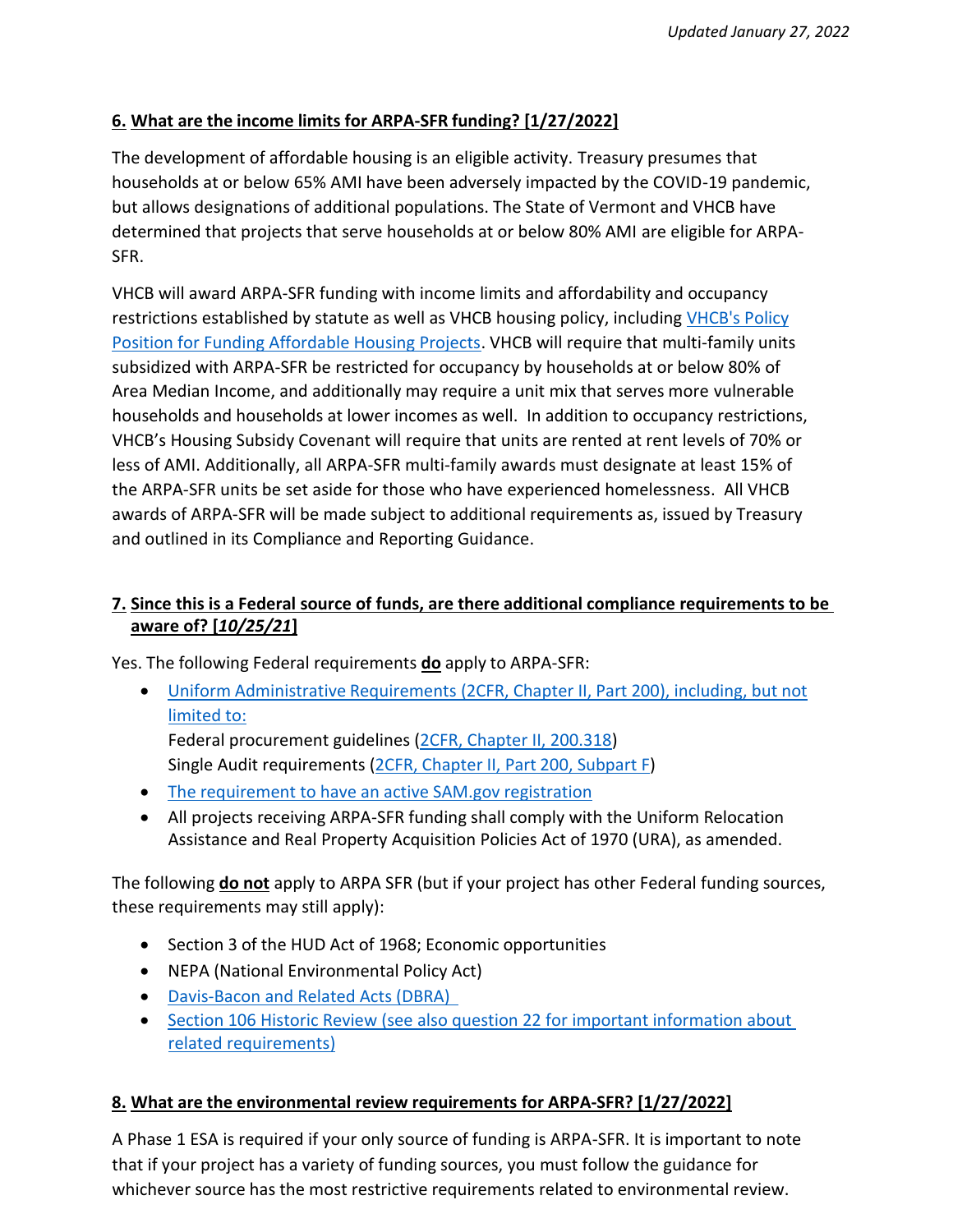Rehabilitation of existing properties will be required, at a minimum, to address toxic substances in compliance with applicable State and Federal laws and regulations.

#### **9. How much ARPA-SFR funding can I seek for my project? [1/27/2022]**

Awards will be based on amounts necessary for the project to proceed and work effectively as well as the availability of other funding sources to increase leverage and the proposed level of affordability.

VHCB has established maximum award limits per unit for multi-family housing proposals. These award limits are as follows:

0 BR \$153,314 1 BR \$175,752 2 BR \$213,718 3 BR \$276,482

Projects that serve the most vulnerable and lowest income Vermonters, will be considered for deeper subsidy. The maximum subsidy guidelines do not apply to Recovery Housing, which will be reviewed on a case-by-case basis.

#### **10. What is the application process? [10/25/21]**

Project applications will be reviewed and underwritten by VHCB staff which will make funding recommendations to the VHCB Board. Funding decisions made by the Board are final.

Applications as well as guidance about required documentation can be found

here[:https://vhcb.org/our-programs/housing/housing-applications](https://vhcb.org/our-programs/housing/housing-applications)

Applicants must complete the [VHCB Common Application,](https://www.tfaforms.com/4833216) as well as the **ARPA-SFR** Application [Supplement,](https://vhcb.org/sites/default/files/programs/housing/ARPA-SFR/ARPA-SFR-Application-Supplement-v2.pdf) if pursuing ARPA-SFR funds.

All applicants who have not had an organizational risk assessment conducted by VHCB within the 12 months of the date of their application for ARPA-SFR funding will need to complete a VHCB Risk Assessment review. Applicants will need to contact [housing-funds@vhcb.org](mailto:housing-funds@vhcb.org) to request the Risk Assessment Questionnaire and checklist of required documents **10 days prior to application deadline.** The Risk Assessment Questionnaire and related materials should be submitted with all other application materials.

VHCB will accept applications according to the regular cycle of application deadlines posted on the [VHCB website.](https://www.vhcb.org/about-us/board-meetings)

If you are considering applying please contact [Craig Peltier](mailto:craig@vhcb.org) at 802-828-1007 to arrange a site visit for your project.

#### **11. What can ARPA-SFR be used to pay for? [1/27/2022]**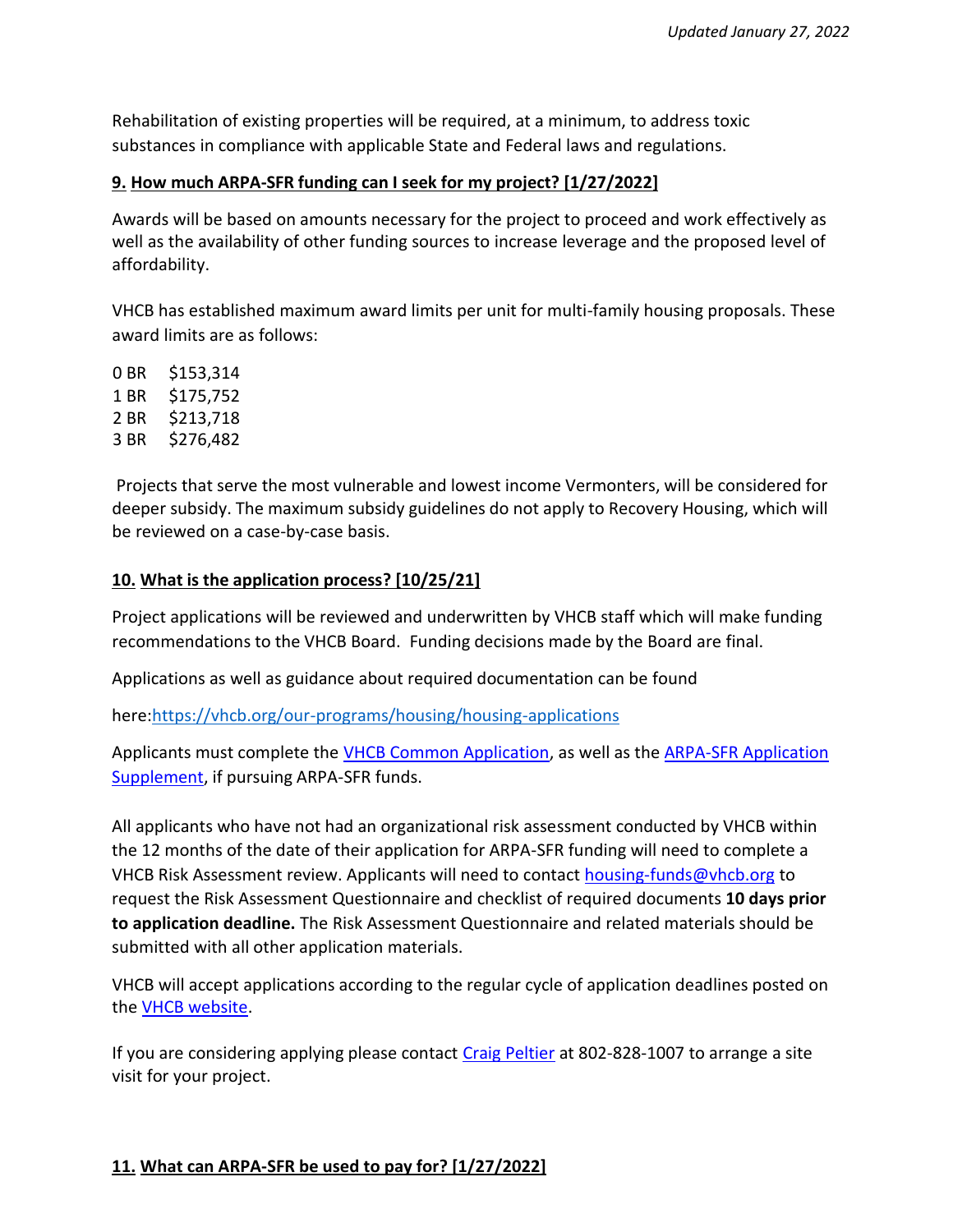The funds will be disbursed on a reimbursement basis. They can be used for the cost of developing affordable housing including acquisition, rehab, construction and related expenses including development fees as long as they are consistent with customary practices and expenses. ARPA-SFR may be used for reserves that are consistent with VHCB's policies and procedures.

## **12. May recipients use funds to pay interest or principal on outstanding debt?**

No. Treasury does not allow ARPA-SFR to be used to pay interest or principal on any outstanding debt.

### **13. What energy and design standards are applicable to this funding source?**

[The VHCB/VHFA Building Design Standards a](https://vhcb.org/sites/default/files/policy/housing/vhcb-vhfa_building_design-energy_standards_2-1-2021.pdf)pply to all projects seeking ARPA-SFR funding. Among the requirements required at the time of the application are an outline specification, schematic design, cost estimate, and with regards to rehabilitation projects a multi-family energy audit. In order to comply with this policy, VHCB encourages applicants who are submitting rehabilitation projects to engage with [3E Thermal](https://3ethermal.org/) and/or [Efficiency Vermont](https://www.efficiencyvermont.com/) to begin the energy audit process as early as possible.

### **The following questions and answers were added on 7/26/2021:**

#### **14. Do site visits need to be completed prior to the application deadline?**

Site visits do not need to be completed prior to application deadlines, but applicants are encouraged to schedule a site visit as soon as feasible. It is helpful for VHCB staff to visit the proposed site early in the underwriting process. Contact Craig Peltier to schedule a site visit: [craig@vhcb.org.](mailto:craig@vhcb.org)

## **15. How does ARPA funding impact existing affordable housing that needs rehabilitation or recapitalization?**

ARPA funding is targeted to new units. VHCB does have other limited sources for rehabilitation or recapitalizing existing affordable housing. For existing projects that are proposing to add new units, ARPA could be a potential source – please reach out to VHCB staff to discuss.

### **16. Is Recovery Housing an eligible use of ARPA? [1/27/2022]**

Yes. In accordance with the Final Rule, Recovery Housing is an eligible use of ARPA-SFR. Maximum subsidy guidelines are not applicable to Recovery Housing.

### **17. Are mixed income multi-family projects eligible for ARPA? Can a project include a mix of restricted and unrestricted units? [1/27/2022]**

Yes, mixed income projects may apply for ARPA. Only units serving households at or below 80% AMI would potentially be eligible for ARPA-SFR.

### **18. Can a shelter apply for funds to purchase a building for expansion? [1/27/2022]**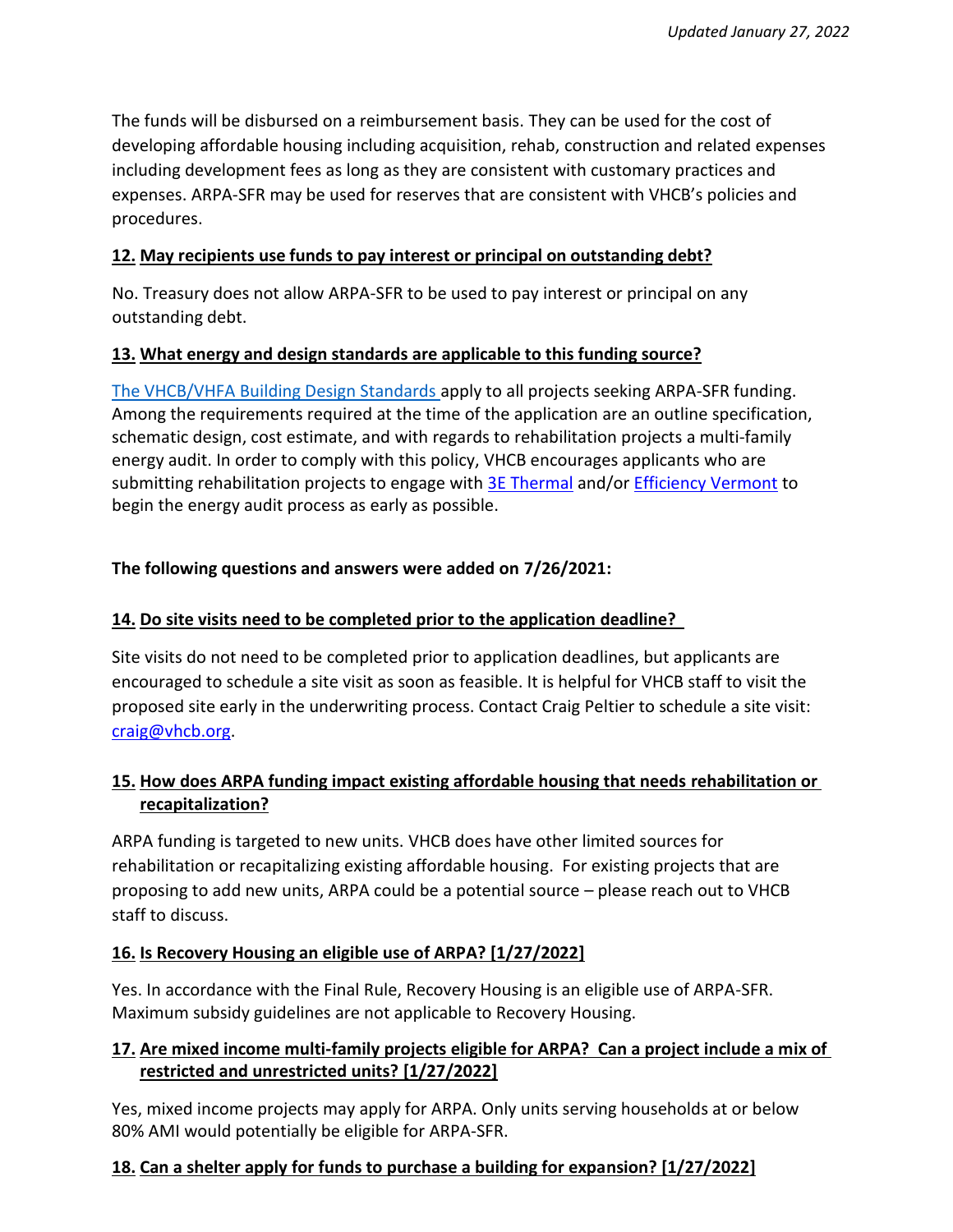Expanding non-congregate shelter capacity is an eligible use of ARPA. Non-congregate is defined as providing each household with an individual room with an in-unit bathroom. Construction of congregate shelters is not eligible. VHCB will consult with the Agency of Human Services on all ARPA proposals, including those involving expanded shelter capacity, to ensure that the proposal meets a demonstrated need.

### **19. Is there coordination occurring with other state agencies, including regarding rental subsidies and supporting housing services? [1/27/2022]**

VHCB is coordinating on a regular basis with other funders to discuss these issues as well as to set funding priorities. All ARPA-SFR projects will be funded in consultation with the Agency of Human Services. Applicants seeking funding from other sources should contact those organizations directly.

### **20. As the Treasury guidance becomes clearer and the proposed uses shift, how will those changes be communicated? [10/25/21]**

VHCB will continue to update the [website](https://www.vhcb.org/our-programs/housing/arpa-sfr) with the latest guidance, as well as amending this document and other resources as needed. VHCB has hosted information sessions for the public. A recording and PowerPoint for the most recent session can be found on our [website.](https://www.vhcb.org/our-programs/housing/arpa-sfr) Contact [housing-funds@vhcb.org](mailto:housing-funds@vhcb.org) to request being added to the distribution list to receive notifications of updated information and public information sessions.

# **21. Is there a per project funding maximum? You have provided the per-unit maximums, but is there a separate maximum for each project? [1/27/2022]**

Currently, there is no maximum funding per project limit. VHCB evaluates each project as a whole, including the need, impact and quality of the proposal, as described in the **ARPA-SFR** [Guidelines and Procedures.](https://vhcb.org/sites/default/files/programs/housing/ARPA-SFR/ARPA-Guidelines-and-Procedures-Feb-1-2022.pdf) However, because we are seeking to respond to needs across the State, VHCB will evaluate each project to ensure the reasonableness of the request. VHCB may apply a per project limit in the future in an effort to meet equitable geographical distribution of this resource.

### **The following questions and answers were added on 10/25/2021:**

### **22. What steps should applicants take to ensure compliance with Historic Preservation?**

Initially, VHCB understood that Section 106 Review for historic preservation was required for ARPA SFR funding. It has since been established that that APRA-SFR funds, as economic recovery funds, do not trigger Section 106 Review. However, in keeping with VHCB's Historic Preservation Policy, projects that do not need to complete the Section 106 Review (Historic Preservation) for other funding sources or permitting (such as Act 250), will need to complete the ARPA-SFR Preliminary Review form and submit the form to the Division of Historic Preservation. The State Historic Preservation Officer (SHPO) will review and provide advisory comments on the form regarding Historic Properties and/or Archeological Historic Properties. Applicants will be required to provide VHCB with the responses to these advisory comments. The SHPO comments and the applicant responses will be taken under consideration during VHCB's project review and recommendations to the Board. Email [housing-funds@vhcb.org](mailto:housing-funds@vhcb.org) for assistance in obtaining the review form necessary for your project.